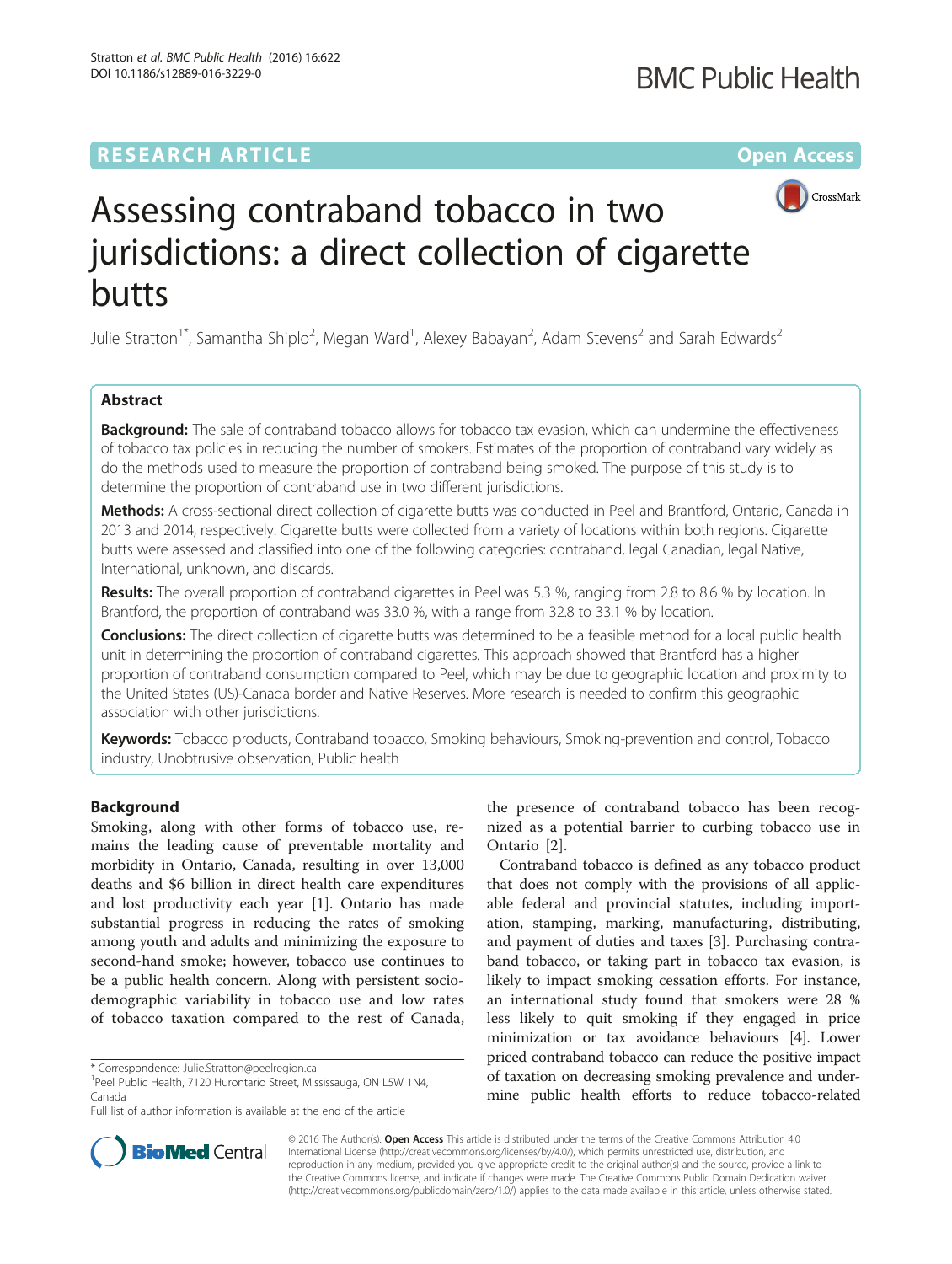morbidity and mortality [\[5, 6](#page-5-0)]. Populations of particular concern are youth, low income earners, and socially deprived groups, which have been shown to be sensitive to changes in tobacco pricing via taxation [\[7](#page-5-0)–[11](#page-6-0)]. As a rule, contraband is less expensive to purchase. A package of about 200 untaxed cigarettes sells for approximately six dollars per carton compared to \$75 to \$90 dollars per carton for taxed cigarettes [[3\]](#page-5-0).

In Canada, the main sources of contraband tobacco come from: products that are unlawfully manufactured in Canada or the US, or lawfully manufactured in the US and smuggled into Canada; diverted tax-exempt products; international brands entering Canada illegally by sea container; stolen tobacco products that are resold; and tobacco sales through the internet where duties or taxes are not paid [[3,](#page-5-0) [12](#page-6-0), [13](#page-6-0)]. Since 2001, most contraband tobacco has originated from manufacturing operations based on First Nation reserves and territories on either side of the US and Canadian border, including the Kahnawake reserve in Quebec; the Tyendinaga and Six Nations reserves in Ontario, and the Akwesasne reserve in the US [[13, 14](#page-6-0)].

The methods used to measure the proportion of contraband being smoked vary widely. Self-report surveys, direct collection of dropped cigarette packages, direct observation of possessed cigarette packages, and direct collection of cigarette butts are previously used methods for measuring contraband tobacco.

In Canada and Ontario, several population-based surveys have been conducted using a variety of questions to measure contraband cigarette use, such as self-reported purchasing of contraband cigarettes and use of contraband cigarettes [[15](#page-6-0)–[17](#page-6-0)].

In 2007-08, the Ontario Tobacco Survey found that 29 % of total reported cigarette consumption among current smokers in Ontario was contraband cigarettes bought on reserves [[18](#page-6-0)]. Data from the 2006-07 Youth Smoking Survey indicates that approximately 9 % of Canadian youth (grades 6 to 12) were smoking contraband cigarettes and that these youth were more likely to be heavy smokers with limited spending money [\[19](#page-6-0)]. Results from the Ontario Student Drug Use and Health Survey (OSDUHS) show that the proportion of Ontario students smoking Native brand "contraband" cigarettes decreased from 6 to 3 % between 2009 and 2013 [\[16](#page-6-0)]. These population-based studies are based on self-report. While they have the advantage of relatively fast administration, they can be affected by social desirability bias and possible under-reporting, especially among youth [[20\]](#page-6-0).

Studies involving collection of dropped cigarette packages have been used to estimate tax avoidance. This type of study is unobtrusive and can provide a measure of tax avoidance [\[21](#page-6-0)–[23\]](#page-6-0). However, it could provide biased

estimates, specifically related to the behaviours of a person who litters and one who does not [[21\]](#page-6-0).

Studies using the direct observation of possessed cigarette packages have been conducted in several countries. The methodology used in this type of study involves the recruitment of smokers to provide their cigarette pack to researchers; this adds more complexity to the study design and sampling strategy [\[24, 25\]](#page-6-0).

Evidence of the use of contraband cigarettes is also available from direct cigarette butt collection [\[26](#page-6-0)]. In this method, every butt within a specified area is collected and sorted into legitimate and contraband groups. The proportion of contraband can then be precisely estimated. Direct cigarette butt collection is considered feasible since the littering of cigarette butts is ubiquitous in the environment. Furthermore, the direct collection of cigarette butts can provide an explicit estimate of the proportion of contraband cigarettes being smoked by location. This methodology is unobtrusive and avoids the social desirability bias that may be present in selfreported surveys [\[26](#page-6-0)]. The Canadian Convenience Store Association commissions ad hoc cigarette butt studies and in 2009, suggested that 30 % of cigarette butts collected from 110 sites in Ontario were contraband; however, limited information is available regarding the methodology and sampling used in this study [\[27](#page-6-0)]. A study by Barkans and Lawrence [[26](#page-6-0)], which focused on young adults, examined over 36,000 dropped cigarette butts collected from 25 campuses purposively selected across Ontario [[26\]](#page-6-0). This study found that 14 % of collected cigarette butts were contraband, and that the prevalence varied greatly by region (2 to 39 %). In 2013, the Ontario Convenience Store Association (OCSA) analyzed 18,000 cigarette butts collected from 136 public smoking locations in Ontario and reported that 21 % of collected cigarette butts were contraband [\[28\]](#page-6-0). Overall, cigarette butt studies have arrived at different estimates of contraband tobacco consumption across Canada and in Ontario, which may in part be explained by differences in methodologies employed and locations of the studies. Nevertheless, these studies suggest that the proportion of contraband may vary by population groups and regions.

In the current study, the primary objective was to determine the proportion of contraband cigarettes smoked in two Canadian jurisdictions: a large municipality and a medium-sized community. The secondary objective was to test the methods for direct cigarette butt collection to determine if they were feasible for a local public health department.

With a population of almost 1.4 million people, Peel Region is a large, upper tier municipality in Ontario, which is comprised of the cities of Mississauga and Brampton, and the Town of Caledon. In 2014, 12.0 %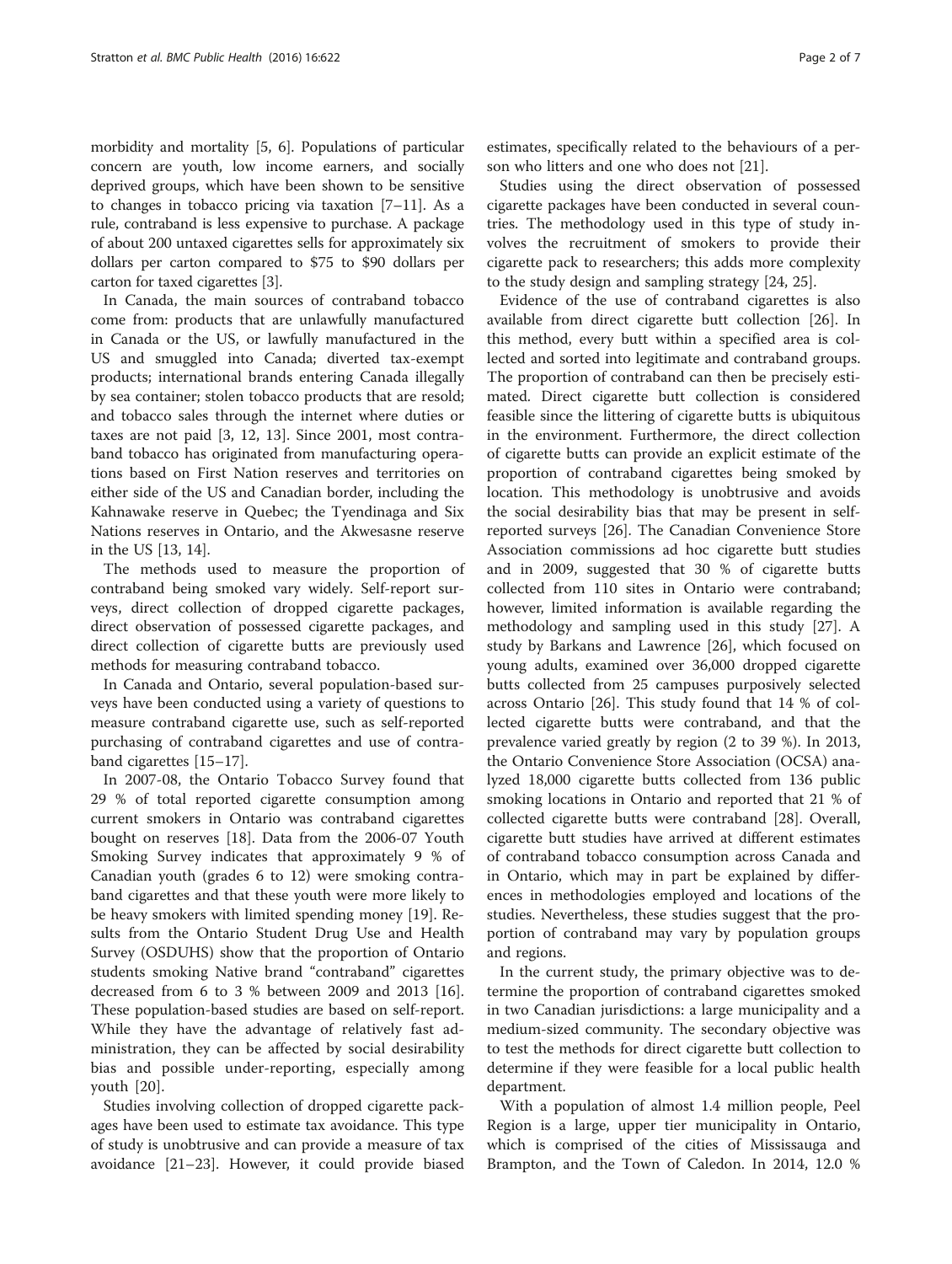(95 % CI: 9.1–14.9 %) of Peel's residents aged 12 years and older were current smokers [[29\]](#page-6-0). In 2012, Peel Regional Council received a written request from the Ontario Convenience Store Association (OCSA) advocating that the Region write to the Ontario Ministry of Finance asking for the problem of contraband to be addressed. The OCSA reported that contraband cigarette use among youth was as high as 44 % in Peel region schools. Given the lack of transparency in the methods to conduct the OSCA study, Peel was interested in testing a methodological approach to determining the proportion of contraband cigarette butts in the region.

Brantford is a medium-size community in Southwestern Ontario with a population of 93,650 people. Tobacco use remains a public health concern in this community. In Brantford, 29.0 % (95 % CI: 21.1–36.9 %) of the population aged 12 years and older were current smokers in 2014, which is significantly higher than the rate of smoking across Ontario as a whole (17.4 %; 95 % CI: 16.5–18.3 %) [[29](#page-6-0)]. While the prevalence of smoking in the province has been decreasing over the past 10 years, the rate of smoking in Brantford has remained unchanged [[29](#page-6-0)]. Easy access to contraband tobacco may be one of the factors contributing to high rates of smoking [[30](#page-6-0)]. The city of Brantford borders the largest First Nation reserve in Canada, and is alleged to have several unlicensed cigarette factories [\[14\]](#page-6-0).

Determining the proportion of contraband tobacco use through a direct cigarette butt collection methodology in Peel Region and the City of Brantford was designed to help both jurisdictions understand the magnitude of the issue and inform decision making around public health strategies aimed at reducing tobacco use.

## Methods

## Sampling frame and sample size

Study locations were purposefully selected in both jurisdictions. In Peel, both regional buildings serving the public and all three hospital sites were selected to represent the general population, all three post-secondary campuses were selected to represent young adults, and 10 secondary schools out of 67 were randomly selected to represent youth. In Brantford, six public places were selected to represent the general population (including an administrative services building, an outdoor recreation plaza, and a bus terminal, general hospital, a sports center, and a mall). All five secondary schools were selected to represent the youth population. At the time of data collection, there were no active post-secondary campuses in Brant, therefore this type of venue was excluded from the sampling frame. Administrative approval for collection was obtained.

The process for cigarette butt collection and identification was piloted at one site from each type of location prior to conducting the full study in order to validate the process. This also helped to confirm the percent of contraband smoked by location which was required for final sample size estimation.

The sample size was calculated using the following parameters: the percent of contraband cigarette butts obtained from the pilot study (6 % in Peel; 32.5 % in Brantford); a design effect of 1/0.7 to adjust for the fact that cigarette butts collected from the same sites are more alike [\[31](#page-6-0)]; a desired precision of the estimate to detect differences between locations (3 %); statistical power of 80 %; type 1 error rate of 5 %; and discard rate by venue as determined from the pilot study. Based on these factors and assumptions, we estimated that a total of 6,094 cigarette butts would be required from the four types of locations in Peel Region, and a total of 12,354 cigarette butts from the two types of locations (public places and secondary schools) in Brantford to ensure sufficient power and precision for estimating the prevalence of contraband cigarette consumption in both jurisdictions [\[32\]](#page-6-0).

## Data collection

The study was approved by the ethics review boards of the Peel Public Health and the Brant County Health Unit. Institutions in each of the selected sites were notified about the purpose, procedure, and timeline of the study, and a signed consent form was obtained, via e-mail or fax, prior to the start of data collection. Data collection occurred between August 16 and September 26, 2013 in Peel region and from August 18 to September 23, 2014 in Brantford.

Collection depended on weather conditions as cigarette butts could only be collected on dry days. At each site, all cigarette butts within the specified area were collected from cigarette butt receptacles and the ground. For sites without cigarette butt receptacles, all cigarette butts were collected from the ground.

## Data analysis

Trained research assistants in each jurisdiction examined and classified cigarette butts into one of six groups: contraband, legal native, legal Canadian, international, unknown, and discard. Contraband cigarettes are illegally manufactured or sold. Legal native cigarettes are manufactured and sold by First Nations owned tobacco companies holding a tobacco license [[3,](#page-5-0) [33\]](#page-6-0). Legal Canadian cigarettes are sold by non-First Nations, Canadian tobacco companies holding a tobacco license. International cigarettes are those manufactured and sold outside of Canada. Unknown cigarettes are those that could not be identified. In addition, some of the collected cigarette butts were classified as discards as they were too damaged or too small for examination and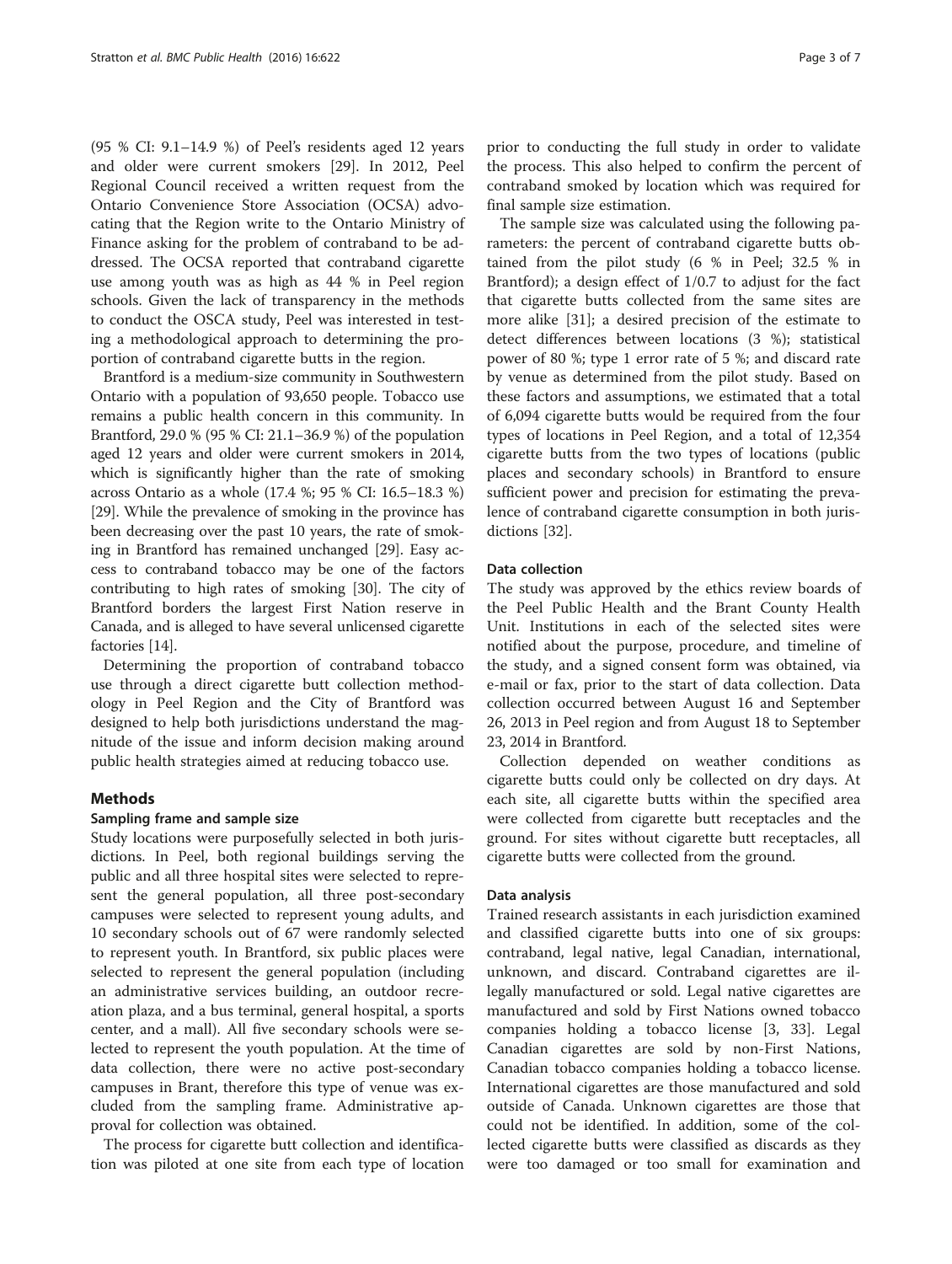classification. All examined cigarette butts were counted and documented.

Cigarette butts were classified based on brand labelling or other identifiable markings on the cigarette tipping paper (Table 1). To ensure that cigarette butts were not wrongfully classified, the research team consulted a cigarette brand database, [www.cigarettespedia.com,](http://www.cigarettespedia.com) and government organizations doing similar work.

Furthermore, cigarette butts were cut open and tested to assess the following: presence of a dry patch, ventilation holes (ie, the number of rows of ventilation holes and whether the holes were made mechanically, with a laser, or electromagnetically), and filter composition (ie, acetate or polypropylene). The dry patch is in the middle of the plug wrap where there is no glue. To assess whether a dry patch is present, a small amount of water or iodine can be placed on the plug wrap to make the area more visible. Ventilation holes are found on the butt end of the cigarette and are intended to allow air flow into the cigarette while it is being smoked. Ventilation holes can be made by electrostatic perforation, laser perforation, and mechanical perforation. Furthermore, there are two types of filters used in cigarettes: polypropylene and acetate. To assess filter composition, the filter was removed and placed into acetone. Acetate dissolves in acetone, while polypropylene does not. Figure [1](#page-4-0) depicts the components of the cigarette that were assessed for identification.

Descriptive statistics were used to identify proportions of cigarette butts in each classification and 95 % confidence intervals (95 % CI) were calculated based on the binomial distribution. Differences in the proportion of contraband cigarettes observed between locations were assessed using a chi-square test in Open-Epi [\(http://](http://www.openepi.com/TwobyTwo/TwobyTwo.htm) [www.openepi.com/TwobyTwo/TwobyTwo.htm\)](http://www.openepi.com/TwobyTwo/TwobyTwo.htm).

## Results

A total of 14,032 cigarette butts were collected in Peel and 12,918 cigarette butts were collected in Brantford, exceeding our sample size requirements. In Peel and Brantford respectively, 14.6 % (2,051) and 16.5 % (2,134)

| <b>Table 1</b> Classification of cigarette butts |  |  |
|--------------------------------------------------|--|--|
|--------------------------------------------------|--|--|

of the total cigarette butts collected were discarded because they were too damaged to be categorized. As a result, a total of 11,981 cigarette butts in Peel and 10,784 cigarette butts in Brantford were included in the final analysis. In Peel, the majority of cigarettes (89.0 %) were classified as legal Canadian cigarettes and only 5.3 % were classified as contraband. In Brantford, 40.1 % of cigarettes collected were classified as legal Canadian and 33.0 % as contraband (Table [2\)](#page-4-0).

Peel secondary schools, reflecting youth smokers, had the highest proportion of contraband cigarettes (8.6 %) compared to college and university campuses (2.8 %); and hospitals and regional buildings (5.5 %). In Brantford, secondary schools and sites representing the general public had a similar proportion of contraband cigarettes (32.8 % and 33.1 %) (Table [3\)](#page-4-0).

## **Discussion**

This study describes the proportion of contraband cigarette butts determined through the direct collection of cigarette butts. Among the cigarette butts collected from a sample of locations in Peel region and Branford, 5 and 33 % respectively were contraband. Given that the same methodologies for direct cigarette butt collection were used in both areas, the difference in estimates observed between these jurisdictions suggests that geographic location may be contributing to the high proportion of contraband cigarettes in Brantford.

Geographic location is an important predictor of smoking, even after accounting for individual, socioeconomic, and demographic characteristics [[34](#page-6-0)]. Brantford borders a large First Nations reserve, where a number of unlicensed cigarette factories are reportedly located [\[14](#page-6-0)]. Although there is no direct evidence regarding access of the Brantford population to contraband cigarettes from the neighboring First Nation community, in general, First Nations reserves have been recognized as a primary source of the contraband tobacco market in Canada [[13\]](#page-6-0). The application of the study methods into other jurisdictions across Ontario and Canada would provide

| Category                                  | Legal Canadian                                                                   | Contraband                                                                                                         | Legal native                                                      | International                                                                                     |
|-------------------------------------------|----------------------------------------------------------------------------------|--------------------------------------------------------------------------------------------------------------------|-------------------------------------------------------------------|---------------------------------------------------------------------------------------------------|
| Review brand name or symbol               | • Player's<br>• DuMaurier<br>• Belmont<br>• Peter Jackson<br>$\cdot$ Voque, etc. | • Play Fare<br>• CANADIAN<br>• Deerfield<br>• disCOUNT<br>$\cdot$ NF<br>$\cdot$ TMT<br>• or coloured banding, etc. | $\cdot$ DK's<br>• Putters<br>• Podium<br>• Ménage<br>$\cdot$ Sago | • Richmond<br>$\cdot$ LD<br>$\cdot$ XL<br>$\cdot$ Castor<br>$\cdot$ Fortune<br>· Parliament, etc. |
| Presence of a dry patch                   | Usually present                                                                  | Not usually present                                                                                                | Not usually present                                               | May or may not be present                                                                         |
| Presence of ventilation holes             | Present                                                                          | Usually present                                                                                                    | Not usually present                                               | May or may not be present                                                                         |
| Type of filter (acetate or polypropylene) | Acetate filter                                                                   | May have polypropylene filter                                                                                      | Usually have acetate filter                                       |                                                                                                   |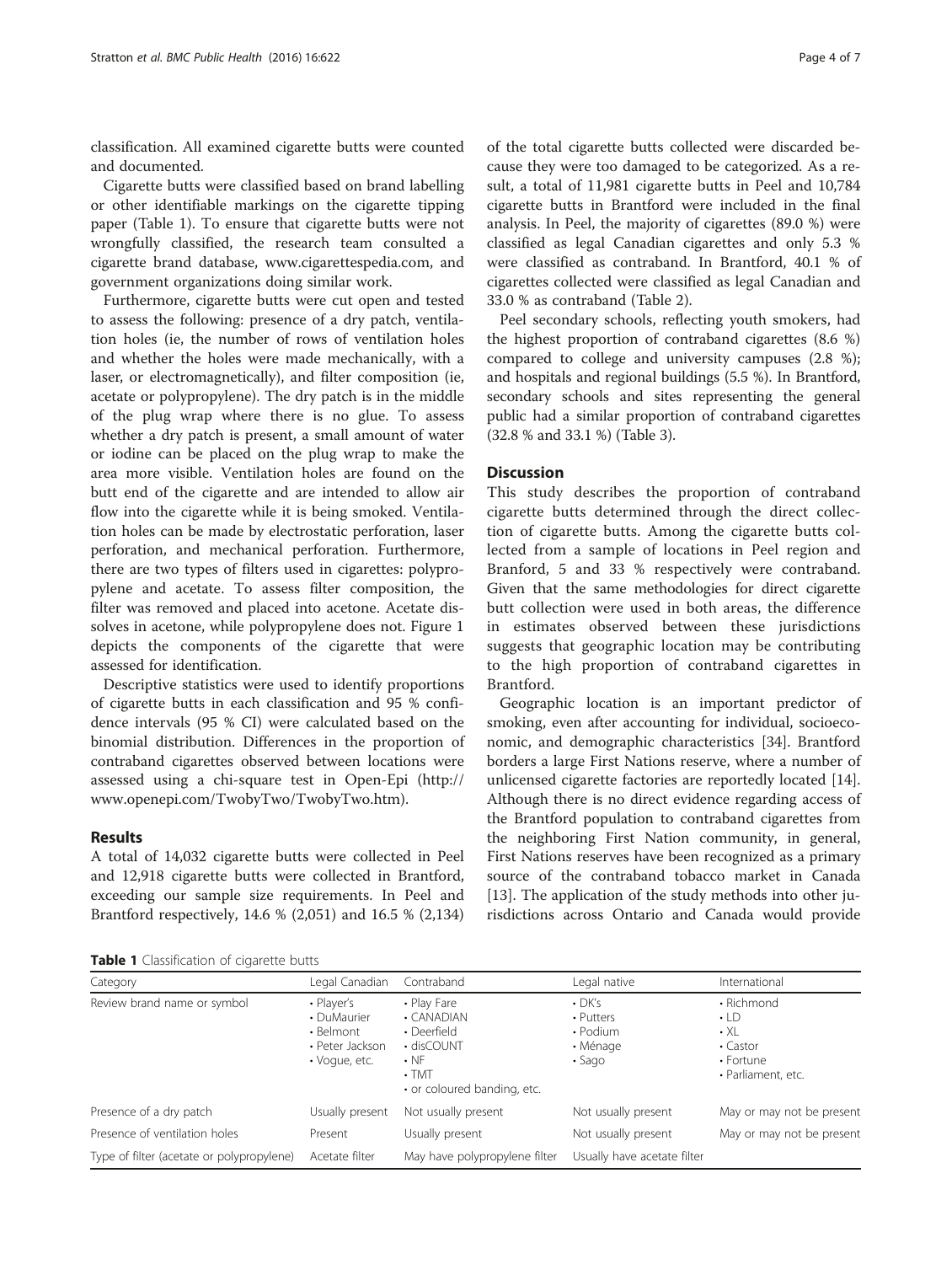<span id="page-4-0"></span>

more insight into contraband consumption by geography as well as proximity to contraband cigarettes outlets.

The finding that 8.6 and 32.8 % of cigarette butts collected from secondary schools in Peel and Brantford respectively were contraband, suggests a high proportion of contraband consumption among youth smokers in both jurisdictions. Given that youth are sensitive to changes in tobacco pricing, the observed higher contraband consumption among youth may be explained by the reduced cost barriers due to the availability of cheap contraband tobacco. Thus, targeting public health efforts to the youth population is essential when addressing the issue of contraband cigarette use in the community [[19](#page-6-0)].

The present study has a number of strengths. The study involved a direct, unobtrusive collection of cigarette butts, avoiding potential underestimation of contraband use that typically occurs in self-reported surveys. Additionally, this study had a large sample size, a wide variety of locations which captured cigarette use among the youth, young adult, and the general populations; and external validation of the classification of unbranded and non-Canadian cigarettes. The study

methodology and protocols can be easily replicated if there is a need to understand the magnitude of contraband cigarette smoking in other regions or communities.

There are several limitations of this study that need to be acknowledged. In this study, we opted for locations with high public traffic. While there are many other types of locations that could have been selected (eg, such as restaurants, bars), there is no literature to suggest that the proportion of contraband tobacco smoked in the locations we selected is different from contraband tobacco smoked in other public locations. In addition, the venues selected to represent the general population in the two jurisdictions differed; however, since the same population was served we feel the building type should not bias the results.

Given the variation in contraband cigarette use by geography found in this study and results from only two locations within Ontario, the study has limited generalizability to other jurisdictions. For this reason, the study results were not pooled. Furthermore, the study only examined the proportion of contraband cigarettes smoked, while the proportion of individuals using

Table 2 Distribution of cigarette butt type, Peel Region, 2013 and City of Brantford, 2014

| Classification | Peel           |       | Brantford      |       |
|----------------|----------------|-------|----------------|-------|
|                | N <sup>a</sup> | $\%$  | N <sup>a</sup> | %     |
| Legal Canadian | 10,663         | 89.0  | 4,323          | 40.1  |
| Contraband     | 630            | 5.3   | 3,558          | 33.0  |
| Legal Native   | 530            | 4.4   | 2,705          | 25.1  |
| International  | 144            | 1.2   | 190            | 1.8   |
| Unknown        | 14             | 0.1   | 8              | 0.1   |
| Total          | 11,981         | 100.0 | 10,784         | 100.1 |

<sup>a</sup>Discards cigarette butts excluded: Peel region,  $n = 2,051$ ; Brantford,  $n = 2,134$ 

Table 3 Proportion of contraband cigarette butts by population groups, Peel Region, 2013 and City of Brantford, 2014

| Population groups (Sites)                                                                                                                                               | Peel |                       | Brantford |                                          |
|-------------------------------------------------------------------------------------------------------------------------------------------------------------------------|------|-----------------------|-----------|------------------------------------------|
|                                                                                                                                                                         | n    | % (95 % CI) n         |           | % (95 % CI)                              |
| General population (Hospitals,<br>Regional buildings, Recreation<br>plaza <sup>a</sup> , Bus station <sup>a</sup> , Sports<br>Centre <sup>a</sup> , Mall <sup>a</sup> ) |      |                       |           | 280 5.5 (4.9-6.1) 2,677 33.1 (32.0-34.1) |
| Youth (Secondary Schools)                                                                                                                                               |      | 235 8.6 (7.6-9.8) 881 |           | 32.8 (31.0-34.5)                         |
| Young adult (College/University) 115 2.8 (2.3-3.3)                                                                                                                      |      |                       | N/A       | N/A                                      |
| Total                                                                                                                                                                   |      |                       |           | 630 5.3 (4.9-5.7) 3,558 33.0 (32.1-33.9) |
| <sup>a</sup> Brantford only sites                                                                                                                                       |      |                       |           |                                          |

N/A data not available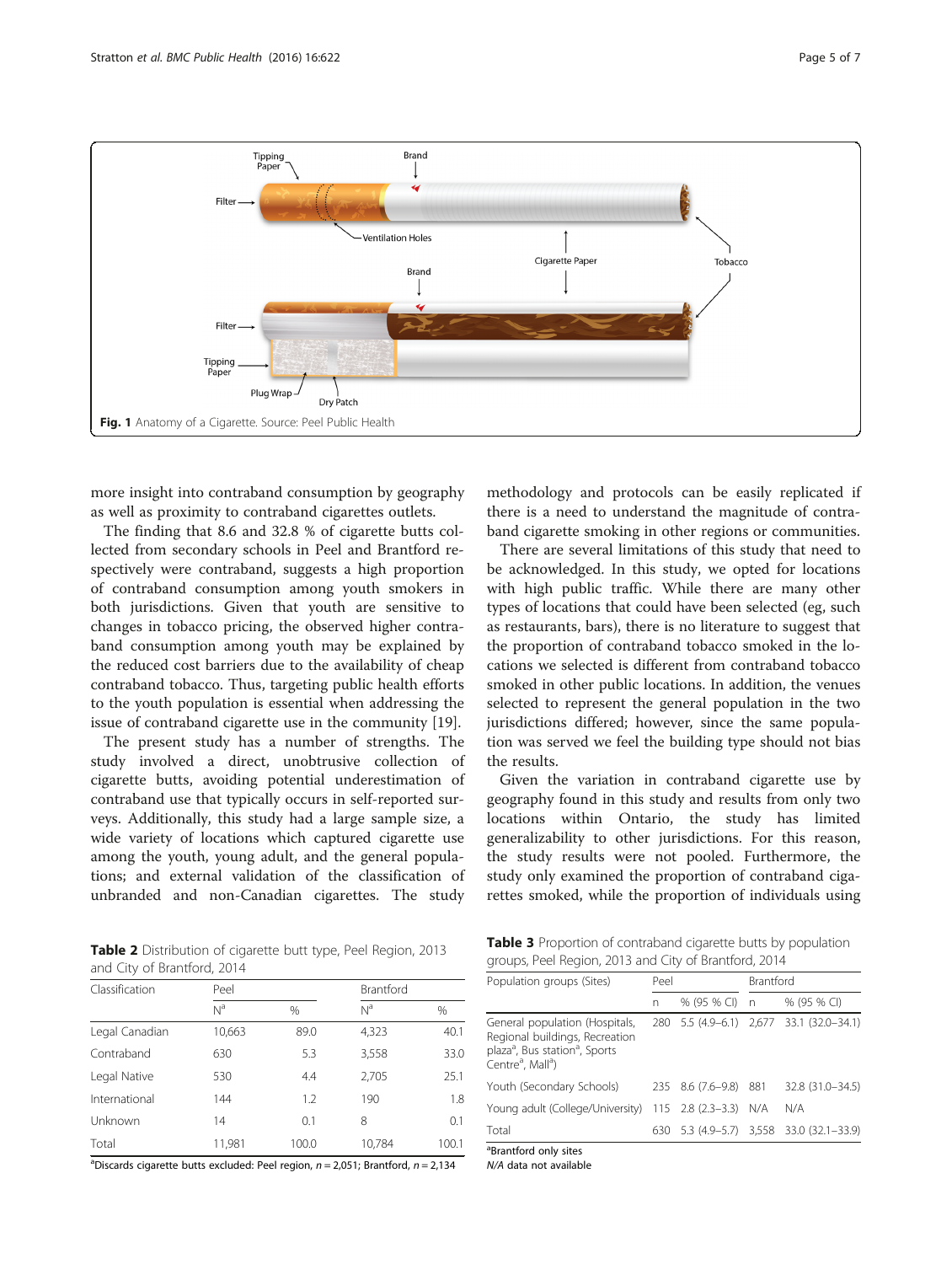<span id="page-5-0"></span>contraband cannot be inferred from this data. Finally, misclassification of cigarette butts could have occurred in some instances such as with roll-your-own cigarettes and international cigarettes. The potential for misclassification of roll-your-own cigarettes results from two factors; roll-your-own cigarette machines which produce professionally manufactured cigarettes; and the paper sold for roll- your-own cigarettes which make them look similar to contraband. Given that only 9.8 % of current smokers in Canada used roll-your-own cigarettes in 2010, and that this statistic is not reportable in Ontario due to small numbers, we do not feel that this would have biased our results [[35](#page-6-0)]. It is also possible that cigarette butts classified as legal international and legal native may have been obtained illegally without taxes paid; however, this could not be determined in the current study.

Overall, the study's findings suggest that contraband tobacco use is not a significant issue in Peel; however, it demonstrates that contraband tobacco use is common in Brantford, which may undermine cessation efforts and reinforce smoking behavior in that community. Smokers who use contraband cigarettes are most likely to continue doing so [\[36](#page-6-0)] and are less likely to quit smoking [4]. Thus, approaches to reduce smoking rates may differ between Peel and Brantford.

Previous research has provided recommendations regarding strategies to reduce contraband consumption, including increased law enforcement and public education campaigns targeted to specific populations of smokers such as those representing different age and socio-economic groups [\[26](#page-6-0)]. Furthermore, cooperation with First Nations on law enforcement and their engagement in development of public education messages would be necessary to ensure success of the strategies and overall efforts to reduce availability and use of contraband tobacco [[37\]](#page-6-0).

## Conclusion

This study utilized the direct collection of cigarette butts in order to determine the proportion of contraband cigarettes in each jurisdiction. Our results suggest that geographic location may be contributing to the high proportion of contraband cigarettes in one of the sampled jurisdictions. Additional studies using this methodology in different jurisdictions are needed. Additionally, the higher rate of contraband cigarettes found in locations frequented by youth suggest that the lower price of contraband cigarettes may be encouraging the uptake of smoking among youth.

#### Abbreviations

OCSA, Ontario Convenience Store Association; OSDUHS, Ontario Student Drug Use and Health Survey; US, United States

#### Acknowledgements

We would like to thank Jenny Santos, Brant County Health Unit, for assisting with cigarette butt collection and classification as well as Lennon Li, Public Health Ontario for providing guidance about sample size estimates. We are grateful to all the institutions that participated in this study and allowed the study team to collect a sample of cigarette butts on their premises.

## Funding

None declared.

#### Availability of data and materials

Data are held with Peel Public Health and Brant County Health Unit as per administrative agreements with study venues. Summary data from the study can be obtained on request from the corresponding author by email.

### Authors' contributions

JS and MW designed the study and prepared the protocol. JS, MW, AS and SS collected and analyzed data. JS, MW, SS, AS, AB and SE drafted the manuscript. All authors contributed to all reviews and revisions of the manuscript. All authors read and approved the final version of the manuscript.

#### Competing interests

The authors declare that they have no competing interests.

#### Consent for publication

Not applicable.

#### Ethics approval and consent to participate

Administrative approval to collect information was obtained from all venues.

#### Author details

<sup>1</sup> Peel Public Health, 7120 Hurontario Street, Mississauga, ON L5W 1N4 Canada. <sup>2</sup>Brant County Health Unit, 194 Terrance Hill Street, Brantford, ON N3R 1G7, Canada.

## Received: 24 February 2016 Accepted: 24 June 2016 Published online: 22 July 2016

### References

- 1. Rehm J, Baliunas D, Brochu S, et al. The costs of substance abuse in Canada 2002. Canadian Centre on Substance Abuse. 2006.
- 2. Smoke-Free Ontario Scientific Advisory Committee. Evidence to guide action: comprehensive tobacco control in Ontario. Toronto: Ontario Agency for Health Protection and Promotion; 2010.
- 3. Royal Canadian Mounted Police, Customs & Excise Branch, Border Integrity, Federal & International Operations. Contraband tobacco enforcement strategy. Ottawa: Royal Canadian Mounted Police; 2008
- 4. Licht AS, Hyland AJ, O'Connor RJ, et al. How do price minimizing behaviors impact smoking cessation? Findings from the international tobacco control (ITC) four country survey. Int J Environ Res Public Health. 2011;8(5):1671–91.
- 5. Chaloupka FJ, Straif K, Leon ME. Effectiveness of tax and price policies in tobacco control. Tob Control. 2011;20(3):235–8. doi:[10.1136/tc.2010.039982.](http://dx.doi.org/10.1136/tc.2010.039982) Epub 2010 Nov 29.
- 6. West R, Townsend J, Joossens L, Arnott D, Lewis S. Why combating tobacco smuggling is a priority. BMJ. 2008;337:a1933.
- 7. Bader P, Boisclair D, Ferrence R. Effects of tobacco taxation and pricing on smoking behavior in high risk populations: A knowledge synthesis. Int J Environ Res Public Health. 2011;8(11):4118–39.
- 8. Lee JM, Chen SH, Chen HF, Jeng HY. Price sensitivity and smoking smuggled cigarettes. Eur J Public Health. 2009;19(1):23–7. doi:[10.1093/](http://dx.doi.org/10.1093/eurpub/ckn115) [eurpub/ckn115.](http://dx.doi.org/10.1093/eurpub/ckn115) Epub 2008 Nov 27.
- 9. Aitken CK, Fry TR, Farrell L, Pellegrini B. Smokers of illicit tobacco report significantly worse health than other smokers. Nicotine Tob Res. 2009;11(8):996–1001. doi:[10.1093/ntr/ntp102.](http://dx.doi.org/10.1093/ntr/ntp102) Epub 2009 Jun 18.
- 10. Taylor AJ, Langdon M, Campion P. Smuggled tobacco, deprivation and addiction. Eur J Public Health. 2005;15(4):399–403.